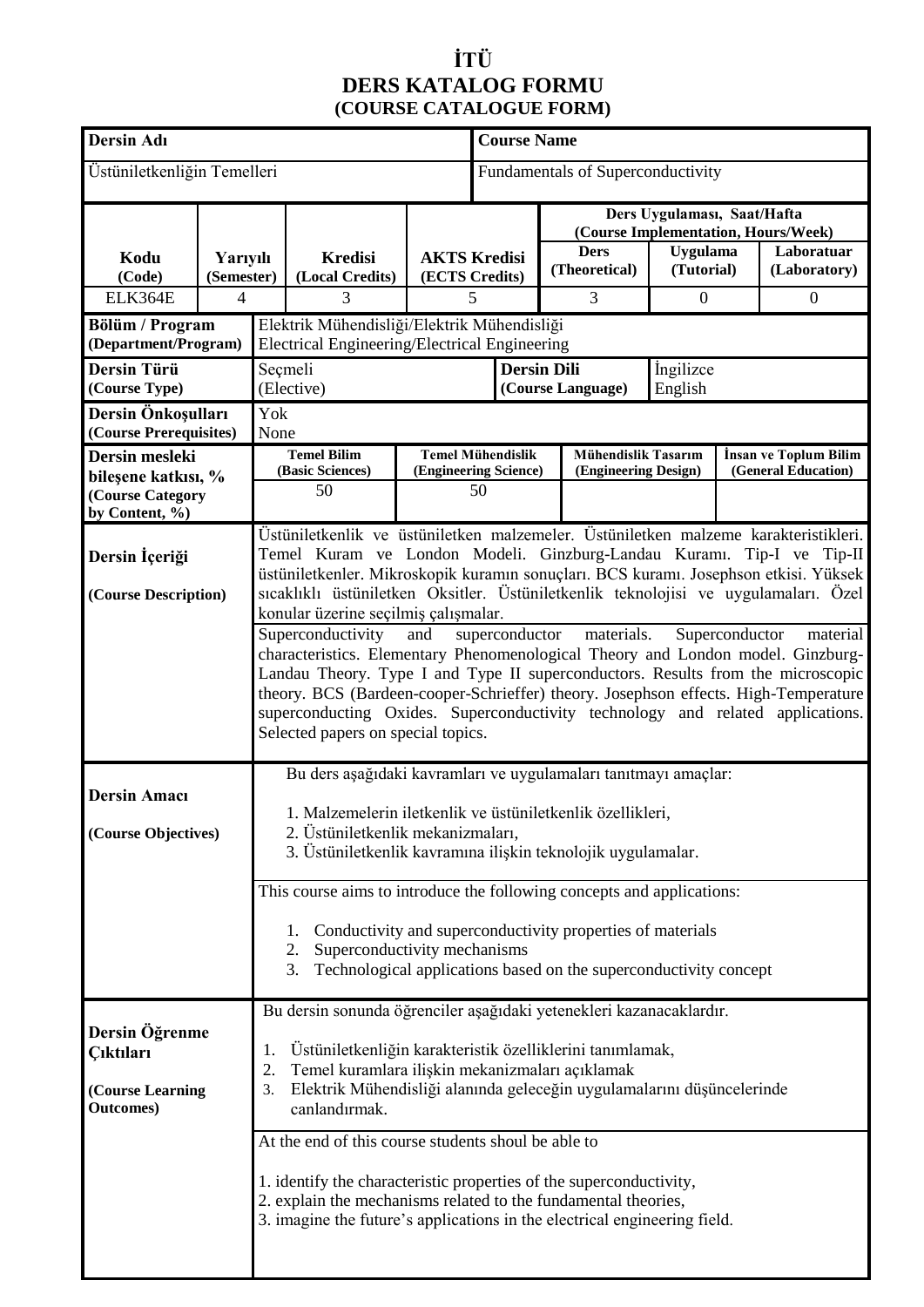| <b>Ders Kitabı</b><br>(Textbook)             | M. Cyrot, D. Pavuna "Introduction To Superconductivity And High-Tc<br>Materials" World Scientific Publishing, 1991.                          |                            |                                                         |  |  |
|----------------------------------------------|----------------------------------------------------------------------------------------------------------------------------------------------|----------------------------|---------------------------------------------------------|--|--|
| Diğer Kaynaklar<br>(Other References)        |                                                                                                                                              |                            |                                                         |  |  |
| Ödevler ve Projeler<br>(Homework & Projects) | Ders süresince iki (2) ev ödevi ve bir (1) dönem projesi vardır.<br>During this course, there are $two(2)$ homeworks and one(1) term project |                            |                                                         |  |  |
| Laboratuar Uygulamaları                      |                                                                                                                                              |                            |                                                         |  |  |
| (Laboratory Work)                            |                                                                                                                                              |                            |                                                         |  |  |
| <b>Bilgisayar Kullanımı</b>                  |                                                                                                                                              |                            |                                                         |  |  |
| (Computer Use)                               |                                                                                                                                              |                            |                                                         |  |  |
| Diğer Uygulamalar                            |                                                                                                                                              |                            |                                                         |  |  |
| (Other Activities)                           |                                                                                                                                              |                            |                                                         |  |  |
| Başarı Değerlendirme<br><b>Sistemi</b>       | Faaliyetler<br>(Activities)                                                                                                                  | <b>Adedi</b><br>(Quantity) | Değerlendirmedeki Katkısı, %<br>(Effects on Grading, %) |  |  |
| (Assessment Criteria)                        | Yıl İçi Sınavları<br>(Midterm Exams)                                                                                                         | $\mathbf{2}$               | 30                                                      |  |  |
|                                              | Kisa Sinavlar<br>(Quizzes)                                                                                                                   | $\overline{2}$             | 10                                                      |  |  |
|                                              | Ödevler<br>(Homework)                                                                                                                        | $\overline{2}$             | --                                                      |  |  |
|                                              | Projeler<br>(Projects)                                                                                                                       |                            |                                                         |  |  |
|                                              | Dönem Ödevi/Projesi<br>(Term Paper/Project)                                                                                                  | $\mathbf{1}$               | 10                                                      |  |  |
|                                              | Laboratuar Uygulaması<br>(Laboratory Work)                                                                                                   |                            |                                                         |  |  |
|                                              | Diğer Uygulamalar<br>(Other Activities)                                                                                                      |                            |                                                         |  |  |
|                                              | <b>Final Sinavi</b><br>(Final Exam)                                                                                                          | $\mathbf{1}$               | 50                                                      |  |  |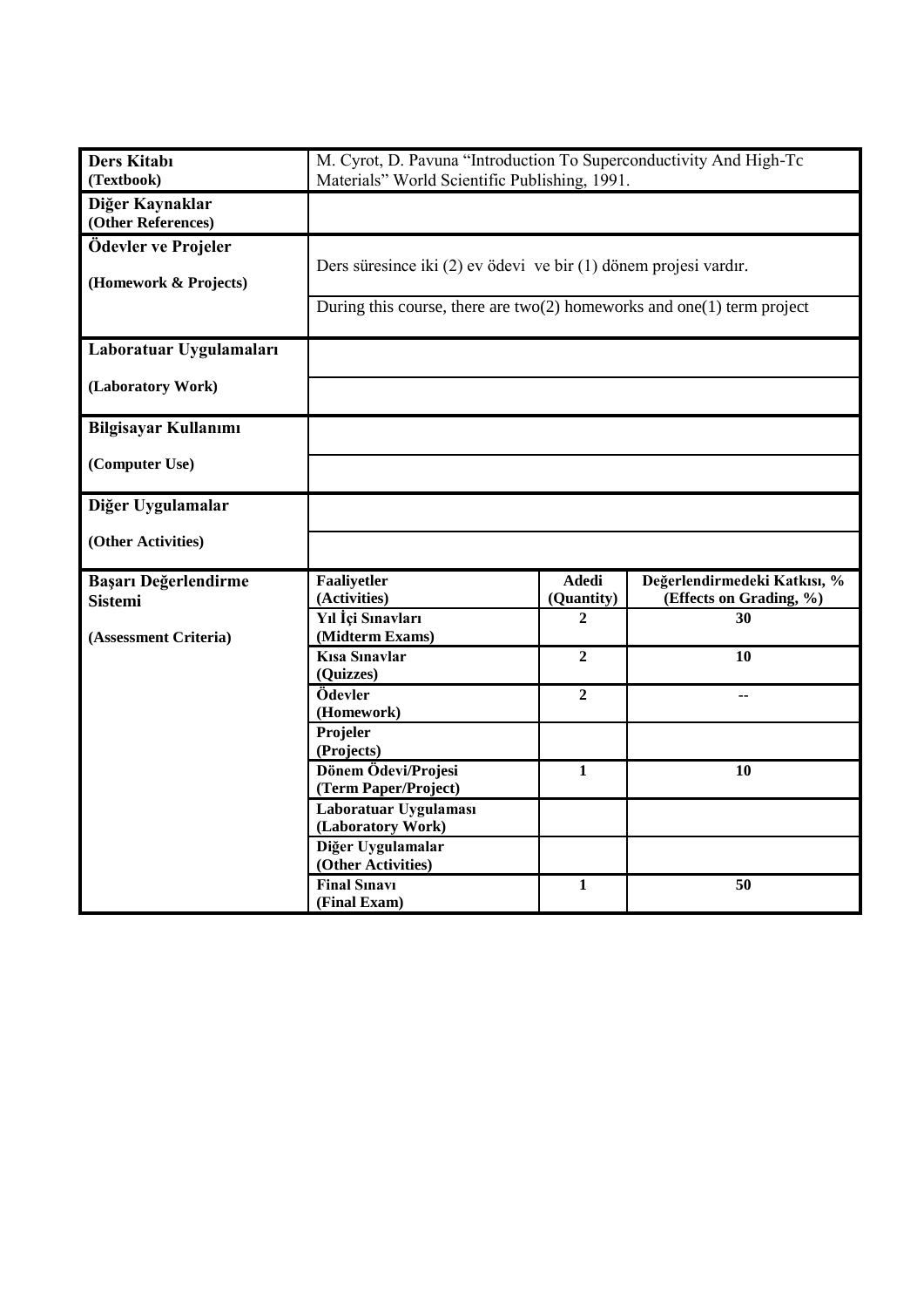## **DERS PLANI**

| Hafta | Konular                                      | <b>Dersin</b><br>Cıktıları |
|-------|----------------------------------------------|----------------------------|
|       |                                              |                            |
|       | Üstüniletkenlik ve üstüniletken malzemeler.  |                            |
| 2     | Üstüniletken malzeme karakteristikleri.      |                            |
| 3     | Temel Kuram ve London Modeli.                | $\overline{2}$             |
| 4     | Ginzburg-Landau Kuramı.                      | $\overline{2}$             |
| 5     | Tip-I ve Tip-II üstüniletkenler.             | $\overline{2}$             |
| 6     | ARA SINAV : Problemlerin Çözümü ve tartışma  |                            |
| 7     | Mikroskopik kuramın sonuçları.               | 1,2                        |
| 8     | BCS kuramı.                                  | 1,2                        |
| 9     | Josephson etkisi.                            | 1,2                        |
| 10    | Yüksek sıcaklıklı üstüniletken Oksitler.     | 1,2                        |
| 11    | ARA SINAV : Problemlerin Çözümü ve tartışma  |                            |
| 12    | Üstüniletkenlik teknolojisi ve uygulamaları. | 1,2,3                      |
| 13    | Elektrik Mühendisliğine uygulamalar          | 1,2,3                      |
| 14    | Özel konular üzerine seçilmiş çalışmalar.    | 1,2,3                      |
|       |                                              |                            |

# **COURSE PLAN**

|                |                                                                       | <b>Course</b>   |  |  |  |
|----------------|-----------------------------------------------------------------------|-----------------|--|--|--|
| <b>Weeks</b>   | <b>Topics</b>                                                         | <b>Outcomes</b> |  |  |  |
|                | Superconductivity and superconducter materials.                       |                 |  |  |  |
| $\overline{2}$ | Superconductor material characteristics                               |                 |  |  |  |
| 3              | Elementary Phenomenological Theory and London model<br>$\overline{2}$ |                 |  |  |  |
| 4              | Ginzburg-Landau Theory.                                               | $\overline{2}$  |  |  |  |
| $\overline{5}$ | Type I and Type II superconductors.                                   | 2               |  |  |  |
| 6              | MIDTERM EXAM, Solutions of Problems and Discussions                   |                 |  |  |  |
| 7              | Results from the microscopic theory                                   | 1,2             |  |  |  |
| 8              | BCS (Bardeen-cooper-Schrieffer) theory                                | 1,2             |  |  |  |
| 9              | Josephson effects                                                     | 1,2             |  |  |  |
| 10             | High-Temperature superconducting Oxides                               | 1,2             |  |  |  |
| 11             | MIDTERM EXAM, Solutions of Problems and Discussions                   |                 |  |  |  |
| 12             | Superconductivity technology and related applications.                | 1,2,3           |  |  |  |
| 13             | Applications to electrical engineering                                | 1,2,3           |  |  |  |
| 14             | Selected papers on special topics                                     | 1,2,3           |  |  |  |